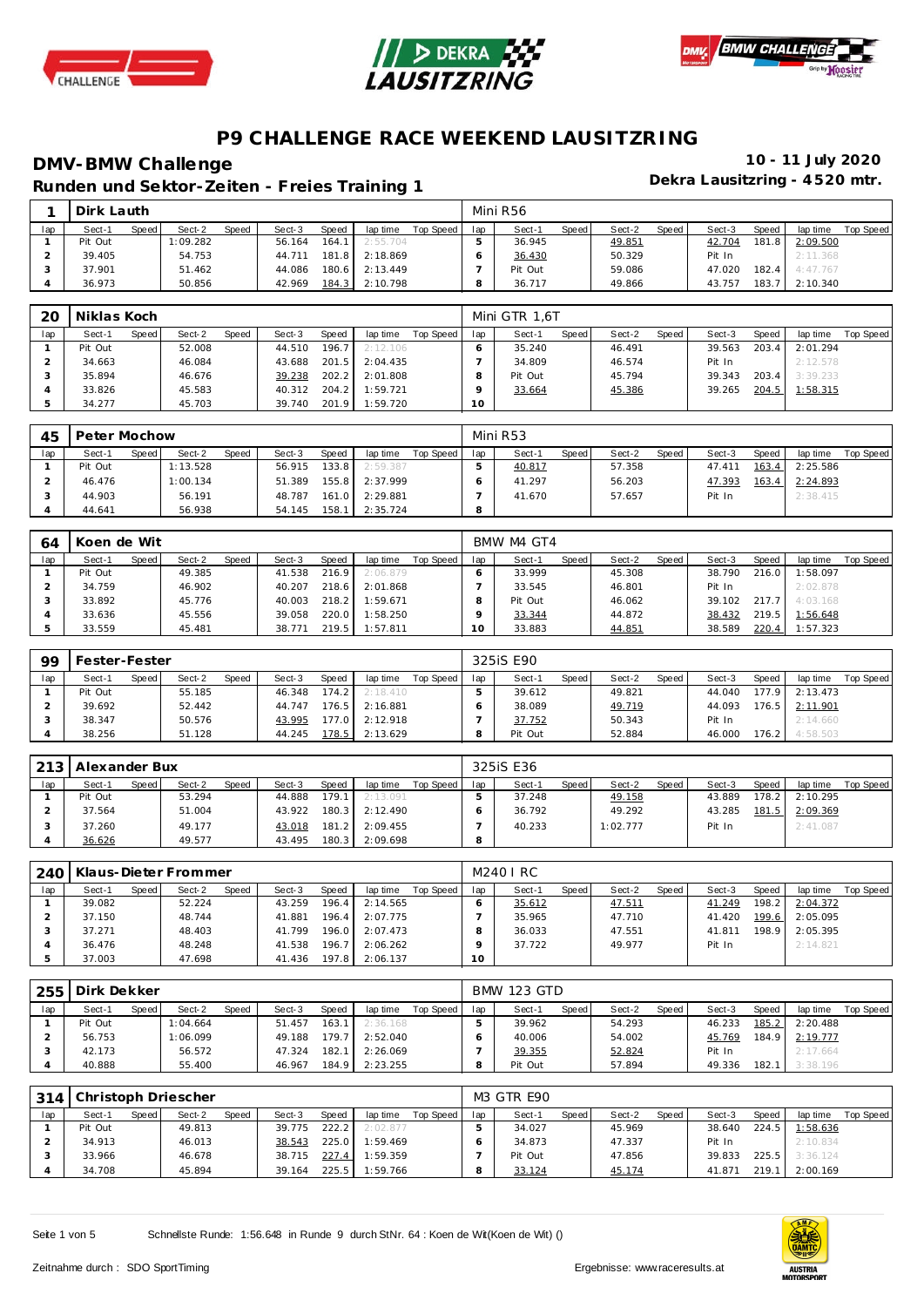





**Dekra Lausitzring - 4 520 mtr. Runden und Sektor-Ze iten - Freies Training 1**

| 316 | Jens Smollich |       |        |       |        |       |          |           |     | M <sub>2</sub> GTR |       |        |         |        |       |          |           |
|-----|---------------|-------|--------|-------|--------|-------|----------|-----------|-----|--------------------|-------|--------|---------|--------|-------|----------|-----------|
| lap | Sect-1        | Speed | Sect-2 | Speed | Sect-3 | Speed | lap time | Top Speed | lap | Sect-1             | Speed | Sect-2 | Speed I | Sect-3 | Speed | lap time | Top Speed |
|     | Pit Out       |       | 55.370 |       | 45.065 | 206.5 | 2:16.993 |           |     | 35.076             |       | 47.408 |         | 39.992 | 219.5 | 2:02.476 |           |
|     | 37.322        |       | 51.557 |       | 43.169 | 204.9 | 2:12.048 |           |     | 34.867             |       | 54.990 |         | Pit In |       | 2:27.779 |           |
|     | 35.968        |       | 49.546 |       | 42.650 | 213.0 | 2:08.164 |           |     | Pit Out            |       | 50.781 |         | 40.358 | 220.0 | 3:23.371 |           |
|     | 36.413        |       | 49.930 |       | 46.465 | 191.8 | 2:12.808 |           |     | 35.030             |       | 47.536 |         | 39.856 | 219.5 | 2:02.422 |           |
|     | 36.953        |       | 50.788 |       | 43.104 | 208.9 | 2:10.845 |           | 10  |                    |       |        |         |        |       |          |           |
|     |               |       |        |       |        |       |          |           |     |                    |       |        |         |        |       |          |           |

| 321 |         |       | fhormählen-Thormählen, |       |        |       |          |           |     | M3 GT E46 |       |        |       |        |       |          |           |
|-----|---------|-------|------------------------|-------|--------|-------|----------|-----------|-----|-----------|-------|--------|-------|--------|-------|----------|-----------|
| lap | Sect-1  | Speed | Sect-2                 | Speed | Sect-3 | Speed | lap time | Top Speed | lap | Sect-1    | Speed | Sect-2 | Speed | Sect-3 | Speed | lap time | Top Speed |
|     | Pit Out |       | 55.223                 |       | 40.073 | 206.9 | 2:19.973 |           |     | 33.967    |       | 46.115 |       | Pit In |       | 2:04.862 |           |
|     | 34.894  |       | 48.268                 |       | 41.727 | 206.5 | 2:04.889 |           |     | Pit Out   |       | 55.830 |       | 40.543 | 206.1 | 3:44.269 |           |
|     | 35.986  |       | 46.175                 |       | 40.255 | 207.7 | 2:02.416 |           |     | 34.570    |       | 46.885 |       | Pit In |       | 2:11.269 |           |
|     | 34.417  |       | 45.825                 |       | 39.848 | 208.1 | 2:00.090 |           |     |           |       |        |       |        |       |          |           |

| 1323 | Thomas Kessel |       |        |       |        |       |          |                 | M3 GTR 3.0 E36 |       |        |       |        |       |          |           |
|------|---------------|-------|--------|-------|--------|-------|----------|-----------------|----------------|-------|--------|-------|--------|-------|----------|-----------|
| lap  | Sect-1        | Speed | Sect-2 | Speed | Sect-3 | Speed | lap time | Top Speed   lap | Sect-1         | Speed | Sect-2 | Speed | Sect-3 | Speed | lap time | Top Speed |
|      | Pit Out       |       | 56.003 |       | 45.505 | 200.0 | 2:19.033 |                 | 36.984         |       | 51.392 |       | 42.309 | 197.  | 2:10.685 |           |

| 324 | Sepp Römer |       |        |       |        |       |          |           |     | M3 GTR 3.0 E36 |       |        |       |        |       |          |           |
|-----|------------|-------|--------|-------|--------|-------|----------|-----------|-----|----------------|-------|--------|-------|--------|-------|----------|-----------|
| lap | Sect-1     | Speed | Sect-2 | Speed | Sect-3 | Speed | lap time | Top Speed | lap | Sect-1         | Speed | Sect-2 | Speed | Sect-3 | Speed | lap time | Top Speed |
|     | Pit Out    |       | 50.482 |       | 41.877 | 194.6 | 2:09.033 |           |     | 36.736         |       | 47.479 |       | 41.274 | 196.0 | 2:05.489 |           |
|     | 36.101     |       | 47.969 |       | 41.241 | 197.4 | 2:05.311 |           |     | 35.562         |       | 47.470 |       | Pit In |       | 2:08.586 |           |
|     | 35.945     |       | 48.610 |       | 42.018 | 196.4 | 2:06.573 |           |     | Pit Out        |       | 48.594 |       | 41.532 | 198.5 | 4:10.289 |           |
|     | 35.473     |       | 48.581 |       | 41.314 | 197.1 | 2:05.368 |           | 8   |                |       |        |       |        |       |          |           |

| 326 |         |       | <sup>-</sup> om van Hezewijk |       |        |       |          |           |     | M135i GT |       |        |       |        |       |          |           |
|-----|---------|-------|------------------------------|-------|--------|-------|----------|-----------|-----|----------|-------|--------|-------|--------|-------|----------|-----------|
| lap | Sect-1  | Speed | Sect-2                       | Speed | Sect-3 | Speed | lap time | Top Speed | lap | Sect-1   | Speed | Sect-2 | Speed | Sect-3 | Speed | lap time | Top Speed |
|     | Pit Out |       | 1:00.782                     |       | 48.109 | 145.0 | 2:29.238 |           |     | 36.151   |       | 48.069 |       | Pit In |       | 2:14.096 |           |
|     | 40.984  |       | 59.412                       |       | 43.035 | 200.7 | 2:23.431 |           |     | Pit Out  |       | 47.820 |       | 40.600 | 203.8 | 3:38.979 |           |
|     | 37.177  |       | 49.615                       |       | 41.160 | 203.0 | 2:07.952 |           |     | 35.598   |       | 47.652 |       | 41.335 | 204.5 | 2:04.585 |           |
|     | 35.918  |       | 49.115                       |       | 42.970 | 201.5 | 2:08.003 |           |     | 38.312   |       | 48.716 |       | 40.897 | 194.2 | 2:07.925 |           |
|     | 40.095  |       | 49.340                       |       | 42.264 | 196.7 | 2:11.699 |           | 10  |          |       |        |       |        |       |          |           |

| 334 | Гот Schuster |       |          |       |        |       |          |           |     | 320i E46 |       |        |       |        |       |          |           |
|-----|--------------|-------|----------|-------|--------|-------|----------|-----------|-----|----------|-------|--------|-------|--------|-------|----------|-----------|
| lap | Sect-1       | Speed | Sect-2   | Speed | Sect-3 | Speed | lap time | Top Speed | lap | Sect-1   | Speed | Sect-2 | Speed | Sect-3 | Speed | lap time | Top Speed |
|     | Pit Out      |       | : 00.546 |       | 47.512 | 170.9 | 2:30.984 |           |     | 38.115   |       | 50.378 |       | 42.884 | 192.2 | 2:11.377 |           |
|     | 39.706       |       | 52.709   |       | 44.231 | 191.5 | 2:16.646 |           |     | 37.522   |       | 52.402 |       | 43.073 | 190.5 | 2:12.997 |           |
|     | 38.714       |       | 51.880   |       | 44.491 | 193.2 | 2:15.085 |           |     | 38.640   |       | 50.622 |       | 43.319 | 194.6 | 2:12.581 |           |
|     | 39.136       |       | 51.465   |       | 44.363 | 192.2 | 2:14.964 |           |     | 37.361   |       | 49.973 |       | 43.631 | 193.9 | 2:10.965 |           |

| 335 | . Marci | - Peeter س<br>$\sim$ $\sim$ $\sim$ |        |       |        |       |          |           | חמר<br>$5 - 1$<br>. | E90   |       |        |       |        |       |          |           |
|-----|---------|------------------------------------|--------|-------|--------|-------|----------|-----------|---------------------|-------|-------|--------|-------|--------|-------|----------|-----------|
| lap | Sect-1  | Speed                              | Sect-2 | Speed | Sect-3 | Speed | lap time | Top Speed | lan                 | Sect- | Speed | Sect-2 | Speed | Sect-3 | Speed | lap time | Top Speed |

|     | 342   Andreas Hansen |         |        |       |        |       |          |           |     | 325is E36 |       |        |       |        |       |          |           |
|-----|----------------------|---------|--------|-------|--------|-------|----------|-----------|-----|-----------|-------|--------|-------|--------|-------|----------|-----------|
| lap | Sect-′               | Speed I | Sect-2 | Speed | Sect-3 | Speed | lap time | Top Speed | lap | Sect-1    | Speed | Sect-2 | Speed | Sect-3 | Speed | lap time | Top Speed |

| 343 | homas Röpke |       |        |       |        |       |          |           |     | M3 E30 GN |       |        |       |        |              |                  |           |
|-----|-------------|-------|--------|-------|--------|-------|----------|-----------|-----|-----------|-------|--------|-------|--------|--------------|------------------|-----------|
| lap | Sect-1      | Speed | Sect-2 | Speed | Sect-3 | Speed | lap time | Top Speed | lap | Sect-1    | Speed | Sect-2 | Speed | Sect-3 | <b>Speed</b> | lap time         | Top Speed |
|     | Pit Out     |       | 58.291 |       | 49.346 | 168.5 | 2:31.516 |           |     | 41.990    |       | 55.251 |       | Pit In |              | 2:27.848         |           |
|     | 41.074      |       | 56.097 |       | 46.915 | 172.2 | 2:24.086 |           |     | Pit Out   |       | 55.318 |       | 46.244 |              | $172.2$ 5:25.102 |           |
|     | 39.406      |       | 54.861 |       | 50.993 | 168.2 | 2:25.260 |           |     | 38.807    |       | 52.298 |       | 45.527 | 174.5        | 2:16.632         |           |

| 350 | Jens Hösel |       |        |              |        |                    |          |           |     | 325iS E30 |       |        |       |        |       |                |           |
|-----|------------|-------|--------|--------------|--------|--------------------|----------|-----------|-----|-----------|-------|--------|-------|--------|-------|----------------|-----------|
| lap | Sect-1     | Speed | Sect-2 | <b>Speed</b> | Sect-3 | <b>Speed</b>       | lap time | Top Speed | lap | Sect-1    | Speed | Sect-2 | Speed | Sect-3 | Speed | lap time       | Top Speed |
|     | Pit Out    |       | 55.655 |              | 49.264 | 170.9 <sub>1</sub> | 2:22.714 |           |     | Pit Out   |       | 49.461 |       | 42.836 | 182.1 | 3:34.093       |           |
|     | 36.976     |       | 50.639 |              | 43.414 | 184.0              | 2:11.029 |           |     | 36.969    |       | 49.032 |       | 42.557 | 184.0 | 2:08.558       |           |
|     | 36.654     |       | 49.272 |              | 43.661 | 183.1              | 2:09.587 |           |     | 37.169    |       | 48.777 |       | 42.947 | 183.7 | 2:08.893       |           |
|     | 35.911     |       | 48.469 |              | 44.391 | 182.1              | 2:08.771 |           |     | 36.404    |       | 50.299 |       | 43.030 |       | 181.5 2:09.733 |           |
|     | 36.080     |       | 49.083 |              | Pit In |                    | 2:11.690 |           | 10  |           |       |        |       |        |       |                |           |

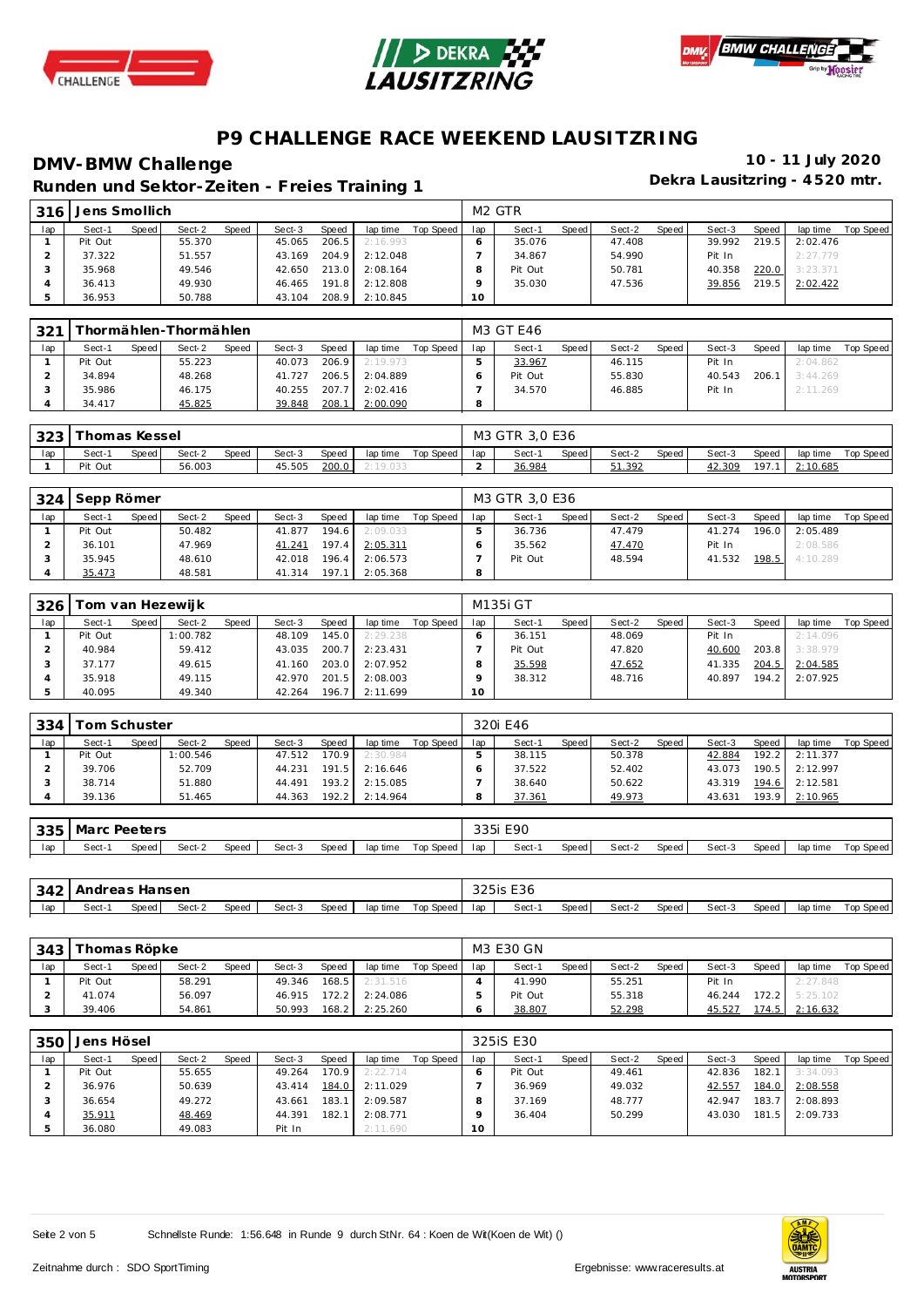





**Dekra Lausitzring - 4 520 mtr. Runden und Sektor-Ze iten - Freies Training 1**

| 355 | il Ullrich Tappe |       |        |              |        |       |          |           |     | 325 iS E36 |       |        |       |        |       |          |           |
|-----|------------------|-------|--------|--------------|--------|-------|----------|-----------|-----|------------|-------|--------|-------|--------|-------|----------|-----------|
| lap | Sect-1           | Speed | Sect-2 | <b>Speed</b> | Sect-3 | Speed | lap time | Top Speed | lap | Sect-1     | Speed | Sect-2 | Speed | Sect-3 | Speed | lap time | Top Speed |
|     | Pit Out          |       | 56.639 |              | 48.148 | 172.0 | 2:24.866 |           |     | 38.120     |       | 52.095 |       | 45.041 | 174.8 | 2:15.256 |           |
|     | 43.331           |       | 54.044 |              | 46.562 | 173.6 | 2:23.937 |           |     | 37.973     |       | 53.020 |       | Pit In |       | 2:19.072 |           |
|     | 39.394           |       | 54.549 |              | 45.376 | 175.6 | 2:19.319 |           |     | Pit Out    |       | 53.458 |       | 44.762 | 173.9 | 7:01.625 |           |
|     | 38.219           |       | 53.117 |              | 44.703 | 174.5 | 2:16.039 |           |     |            |       |        |       |        |       |          |           |

| 357 | Stephan Ehrke |       |          |       |        |        |          |           |     | 325iS E36 |       |          |       |        |       |          |                  |
|-----|---------------|-------|----------|-------|--------|--------|----------|-----------|-----|-----------|-------|----------|-------|--------|-------|----------|------------------|
| lap | Sect-1        | Speed | Sect-2   | Speed | Sect-3 | Speed  | lap time | Top Speed | lap | Sect-1    | Speed | Sect-2   | Speed | Sect-3 | Speed | lap time | <b>Top Speed</b> |
|     | Pit Out       |       | 1:16.944 |       | 52.156 | 165.41 | 2:57.027 |           |     | Pit Out   |       | 1:00.235 |       | 49.319 | 173.6 | 5:34.471 |                  |
|     | 47.015        |       | 1:03.585 |       | 52.162 | 169.5  | 2:42.762 |           |     | 41.420    |       | 58.533   |       | 49.234 | 174.8 | 2:29.187 |                  |
|     | 43.533        |       | 59.628   |       | 51.413 | 170.3  | 2:34.574 |           |     | 42.027    |       | 59.269   |       | 55.174 | 173.9 | 2:36.470 |                  |
|     | 43.128        |       | 57.892   |       | Pit In |        | 2:36.542 |           |     |           |       |          |       |        |       |          |                  |
|     |               |       |          |       |        |        |          |           |     |           |       |          |       |        |       |          |                  |

|     | 359   Sebastian Pokutta |       |        |       |        |       |          |                 | 325 SE E36 |       |        |         |        |         |          |           |
|-----|-------------------------|-------|--------|-------|--------|-------|----------|-----------------|------------|-------|--------|---------|--------|---------|----------|-----------|
| lap | Sect-1                  | Speed | Sect-2 | Speed | Sect-3 | Speed | lap time | Top Speed   lap | Sect-1     | Speed | Sect-2 | Speed I | Sect-3 | Speed I | lap time | Top Speed |

| 383 | Felix Hassa |       |         |       |        |       |                |           |         | 318is E36 |       |        |       |        |       |          |           |
|-----|-------------|-------|---------|-------|--------|-------|----------------|-----------|---------|-----------|-------|--------|-------|--------|-------|----------|-----------|
| lap | Sect-1      | Speed | Sect-2  | Speed | Sect-3 | Speed | lap time       | Top Speed | lap     | Sect-1    | Speed | Sect-2 | Speed | Sect-3 | Speed | lap time | Top Speed |
|     | Pit Out     |       | :01.429 |       | 49.840 | 155.8 | 2:30.941       |           |         | 39.999    |       | 54.367 |       | 47.309 | 160.5 | 2:21.675 |           |
|     | 42.988      |       | 59.973  |       | 48.452 | 157.0 | 2:31.413       |           |         | 40.537    |       | 54.074 |       | 47.219 | 158.1 | 2:21.830 |           |
|     | 42.205      |       | 56.339  |       | 47.621 | 158.1 | 2:26.165       |           | $\circ$ | 40.937    |       | 53.751 |       | 46.756 | 160.0 | 2:21.444 |           |
|     | 40.962      |       | 54.412  |       | 47.430 | 158.6 | 2:22.804       |           |         | 40.849    |       | 54.098 |       | 47.142 | 156.7 | 2:22.089 |           |
|     | 40.716      |       | 54.025  |       | 47.007 |       | 157.9 2:21.748 |           | 10      |           |       |        |       |        |       |          |           |

| 417 | Marco Hürbin |       |        |       |        |       |          |           |                 | KK M4 GT4 |       |        |       |        |       |          |           |
|-----|--------------|-------|--------|-------|--------|-------|----------|-----------|-----------------|-----------|-------|--------|-------|--------|-------|----------|-----------|
| lap | Sect-1       | Speed | Sect-2 | Speed | Sect-3 | Speed | lap time | Top Speed | lap             | Sect-1    | Speed | Sect-2 | Speed | Sect-3 | Speed | lap time | Top Speed |
|     | Pit Out      |       | 48.097 |       | 39.717 | 216.4 | 2:03.707 |           |                 | 34.178    |       | 46.027 |       | Pit In |       | 2:04.460 |           |
|     | 33.333       |       | 46.228 |       | 39.721 | 215.6 | 1:59.282 |           |                 | Pit Out   |       | 46.498 |       | 39.148 | 220.4 | 4:35.431 |           |
|     | 34.406       |       | 47.111 |       | 38.996 | 220.0 | 2:00.513 |           |                 | 33.361    |       | 48.176 |       | 38,880 | 221.3 | 2:00.417 |           |
|     | 33.500       |       | 45.283 |       | 38.810 | 220.9 | 1:57.593 |           |                 | 33.621    |       | 46.287 |       | 39.758 | 218.6 | 1:59.666 |           |
|     | 33.214       |       | 45.122 |       | 41.036 | 221.8 | 1:59.372 |           | 10 <sup>1</sup> |           |       |        |       |        |       |          |           |

| 432 | Niclas Dymeck |       |        |       |        |        |          |           |     | M3 E46  |       |        |       |        |              |          |           |
|-----|---------------|-------|--------|-------|--------|--------|----------|-----------|-----|---------|-------|--------|-------|--------|--------------|----------|-----------|
| lap | Sect-1        | Speed | Sect-2 | Speed | Sect-3 | Speed  | lap time | Top Speed | lap | Sect-1  | Speed | Sect-2 | Speed | Sect-3 | <b>Speed</b> | lap time | Top Speed |
|     | Pit Out       |       | 57.920 |       | 44.766 | 198.9  | 2:23.505 |           |     | 36.081  |       | 48.476 |       | 41.709 | 188.5        | 2:06.266 |           |
|     | 40.585        |       | 51.417 |       | 42.553 | 199.3  | 2:14.555 |           |     | 37.159  |       | 47.963 |       | Pit In |              | 2:13.520 |           |
|     | 38.991        |       | 49.079 |       | 43.238 | 190.1  | 2:11.308 |           |     | Pit Out |       | 49.885 |       | 42.259 | 194.2        | 4:13.015 |           |
|     | 36.685        |       | 49.424 |       | 41.492 | 194.61 | 2:07.601 |           |     | 36.835  |       | 49.274 |       | 41.984 | 195.3        | 2:08.093 |           |

| 500 | Ioannis Smyrlis |       |        |       |        |       |          |           |     | 318ti Cup |       |        |       |        |              |                  |           |
|-----|-----------------|-------|--------|-------|--------|-------|----------|-----------|-----|-----------|-------|--------|-------|--------|--------------|------------------|-----------|
| lap | Sect-1          | Speed | Sect-2 | Speed | Sect-3 | Speed | lap time | Top Speed | lap | Sect-1    | Speed | Sect-2 | Speed | Sect-3 | <b>Speed</b> | lap time         | Top Speed |
|     | Pit Out         |       | 53.780 |       | 51.447 | 157.4 | 2:22.590 |           |     | 39.804    |       | 54.672 |       | Pit In |              | 2:23.815         |           |
|     | 41.984          |       | 52.357 |       | 46.994 | 154.3 | 2:21.335 |           |     | Pit Out   |       | 52.373 |       | 47.936 |              | $153.0$ 3:26.962 |           |
|     | 39.988          |       | 52.862 |       | 46.616 | 152.8 | 2:19.466 |           |     | 39.111    |       | 52.453 |       | 46.837 |              | 151.9 2:18.401   |           |
|     | 40.359          |       | 52.497 |       | 46.828 | 152.3 | 2:19.684 |           |     | 39.406    |       | 52.146 |       | 46.501 | 150.8        | 2:18.053         |           |
|     | 38.945          |       | 52.275 |       | 47.114 | 150.6 | 2:18.334 |           | 10  |           |       |        |       |        |              |                  |           |

| 50 <sup>1</sup> | Beniamin Mazatis |         |        |       |        |       |          |           |     | 318ti Cup |       |        |       |        |       |                |           |
|-----------------|------------------|---------|--------|-------|--------|-------|----------|-----------|-----|-----------|-------|--------|-------|--------|-------|----------------|-----------|
| lap             | Sect-1           | Speed I | Sect-2 | Speed | Sect-3 | Speed | lap time | Top Speed | lap | Sect-1    | Speed | Sect-2 | Speed | Sect-3 | Speed | lap time       | Top Speed |
|                 | Pit Out          |         | 57.806 |       | 49.926 | 155.6 | 2:24.972 |           |     | 41.017    |       | 53.965 |       | 46.837 | 156.1 | 2:21.819       |           |
|                 | 40.837           |         | 53.288 |       | 47.772 | 158.4 | 2:21.897 |           |     | 39.833    |       | 52.192 |       | 46.676 |       | 155.6 2:18.701 |           |
|                 | 40.450           |         | 52.974 |       | 46.965 | 157.7 | 2:20.389 |           |     | 39.246    |       | 52.230 |       | 47.037 | 156.1 | 2:18.513       |           |
|                 | 41.403           |         | 53.336 |       | 46.856 | 157.7 | 2:21.595 |           |     | 41.350    |       | 55.128 |       | 47.661 |       | 155.6 2:24.139 |           |
|                 | 39.892           |         | 53.310 |       | 47.090 | 157.0 | 2:20.292 |           | 10  |           |       |        |       |        |       |                |           |

| 504 | Max Rosam |         |        |       |        |       |          |           |     | 318ti Cup |       |        |       |        |       |          |           |
|-----|-----------|---------|--------|-------|--------|-------|----------|-----------|-----|-----------|-------|--------|-------|--------|-------|----------|-----------|
| lap | Sect-1    | Speed I | Sect-2 | Speed | Sect-3 | Speed | lap time | Top Speed | lap | Sect-1    | Speed | Sect-2 | Speed | Sect-3 | Speed | lap time | Top Speed |
|     | Pit Out   |         | 59.345 |       | 49.840 | 147.3 | 2:29.576 |           |     | 40.730    |       | 54.651 |       | 48.324 | 152.3 | 2:23.705 |           |
|     | 42.809    |         | 56.645 |       | Pit In |       | 2:31.173 |           |     | 43.051    |       | 57.874 |       | 50.033 | 150.2 | 2:30.958 |           |
|     | Pit Out   |         | 56.459 |       | 48.422 | 150.8 | 3:52.761 |           |     | 40.631    |       | 54.028 |       | Pit In |       | 2:23.730 |           |
|     | 41.278    |         | 55.040 |       | 48.194 | 149.4 | 2:24.512 |           | 8   |           |       |        |       |        |       |          |           |

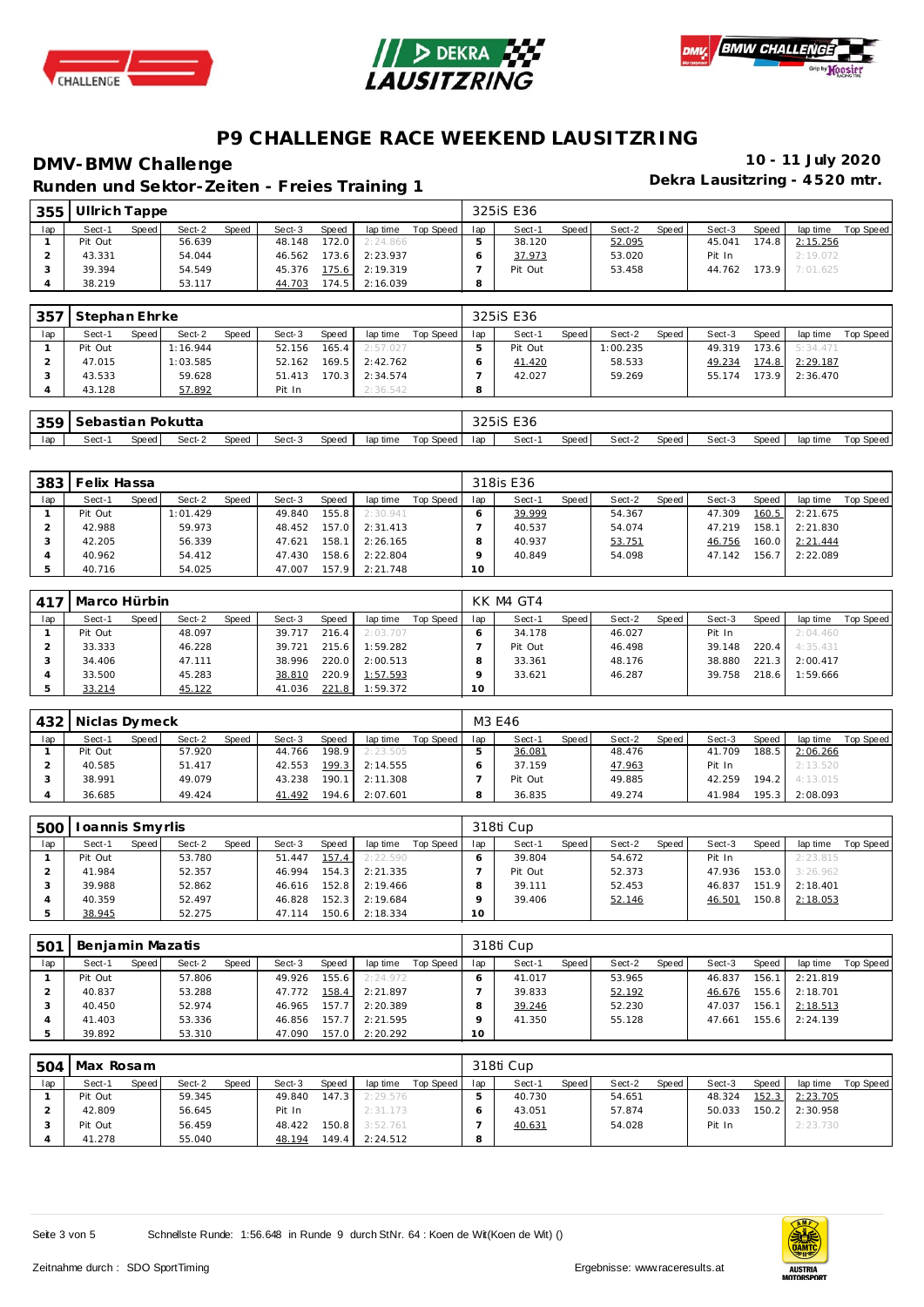





**Dekra Lausitzring - 4 520 mtr. Runden und Sektor-Ze iten - Freies Training 1**

| 506 | Groth-Beeb |       |          |              |        |       |          |           |     | 318ti Cup |       |          |       |        |                    |          |           |
|-----|------------|-------|----------|--------------|--------|-------|----------|-----------|-----|-----------|-------|----------|-------|--------|--------------------|----------|-----------|
| lap | Sect-1     | Speed | Sect-2   | <b>Speed</b> | Sect-3 | Speed | lap time | Top Speed | lap | Sect-1    | Speed | Sect-2   | Speed | Sect-3 | Speed              | lap time | Top Speed |
|     | Pit Out    |       | 1:01.506 |              | 50.318 | 151.0 | 2:31.501 |           |     | 42.359    |       | 55.327   |       | 48.988 | 154.3              | 2:26.674 |           |
|     | 43.130     |       | 58.396   |              | 51.414 | 155.4 | 2:32.940 |           |     | 42.131    |       | 1:11.246 |       | 49.181 | 155.8              | 2:42.558 |           |
|     | 43.505     |       | 56.680   |              | 48.802 | 155.8 | 2:28.987 |           |     | 42.052    |       | 56.456   |       | 48.480 | 156.5              | 2:26.988 |           |
|     | 44.609     |       | 56.998   |              | 49.338 | 153.6 | 2:30.945 |           |     | 43.469    |       | 57.278   |       | 51.486 | 154.5 <sub>1</sub> | 2:32.233 |           |

| 508 | om Nittel |       |        |              |        |        |          |           |     | 318ti Cup |       |        |       |        |       |          |           |
|-----|-----------|-------|--------|--------------|--------|--------|----------|-----------|-----|-----------|-------|--------|-------|--------|-------|----------|-----------|
| lap | Sect-1    | Speed | Sect-2 | <b>Speed</b> | Sect-3 | Speed  | lap time | Top Speed | lap | Sect-1    | Speed | Sect-2 | Speed | Sect-3 | Speed | lap time | Top Speed |
|     | Pit Out   |       | 55.131 |              | 46.829 | 157.21 | 2:22.731 |           |     | 38.589    |       | 52.533 |       | 45.872 | 157.0 | 2:16.994 |           |
|     | 39.312    |       | 52.034 |              | 46.019 | 157.2  | 2:17.365 |           |     | 39.210    |       | 52.815 |       | 46.007 | 157.2 | 2:18.032 |           |
|     | 38.730    |       | 52.507 |              | 45.803 | 157.9  | 2:17.040 |           |     | 38.390    |       | 52.543 |       | 45.727 | 157.7 | 2:16.660 |           |
|     | 39.485    |       | 52.127 |              | 46.478 | 161.7  | 2:18.090 |           |     | 38.443    |       | 52.043 |       | 46.072 | 157.2 | 2:16.558 |           |
|     | 39.508    |       | 53.203 |              | 46.329 | 154.9  | 2:19.040 |           | 10  |           |       |        |       |        |       |          |           |

| 509 |         |       | Oeverhaus-Oeverhaus |       |        |       |          |           |     | 318ti Cup |       |        |       |        |       |          |           |
|-----|---------|-------|---------------------|-------|--------|-------|----------|-----------|-----|-----------|-------|--------|-------|--------|-------|----------|-----------|
| lap | Sect-1  | Speed | Sect-2              | Speed | Sect-3 | Speed | lap time | Top Speed | lap | Sect-1    | Speed | Sect-2 | Speed | Sect-3 | Speed | lap time | Top Speed |
|     | Pit Out |       | 1:02.053            |       | 50.774 | 156.1 | 2:34.271 |           |     | 39.629    |       | 52.765 |       | 46.721 | 157.7 | 2:19.115 |           |
|     | 43.921  |       | 56.575              |       | 49.527 | 155.8 | 2:30.023 |           |     | 40.164    |       | 52.453 |       | 46.336 | 159.3 | 2:18.953 |           |
|     | 42.115  |       | 55.720              |       | 48.023 | 157.2 | 2:25.858 |           | o   | 39.646    |       | 53.011 |       | 46.612 | 158.1 | 2:19.269 |           |
|     | 40.900  |       | 54.176              |       | 47.761 | 157.7 | 2:22.837 |           |     | 39.234    |       | 52.735 |       | 47.592 | 159.3 | 2:19.561 |           |
|     | 40.918  |       | 54.059              |       | 47.631 | 156.1 | 2:22.608 |           | 10  |           |       |        |       |        |       |          |           |

| .512 | Johannes Ackermann                                                             |  |  |  |  |  |  |  |  | 318ti Cup |       |        |       |        |       |          |           |
|------|--------------------------------------------------------------------------------|--|--|--|--|--|--|--|--|-----------|-------|--------|-------|--------|-------|----------|-----------|
| lap  | Top Speed<br>Speed<br>Speed<br>Sect-3<br>Sect-2<br>lap time<br>Speed<br>Sect-1 |  |  |  |  |  |  |  |  | Sect-1    | Speed | Sect-2 | Speed | Sect-3 | Speed | lap time | Top Speed |

| 514 | Santilo-Brezing |       |        |       |        |       |          |           |     | 318ti Cup |       |        |       |        |       |                |           |
|-----|-----------------|-------|--------|-------|--------|-------|----------|-----------|-----|-----------|-------|--------|-------|--------|-------|----------------|-----------|
| lap | Sect-1          | Speed | Sect-2 | Speed | Sect-3 | Speed | lap time | Top Speed | lap | Sect-1    | Speed | Sect-2 | Speed | Sect-3 | Speed | lap time       | Top Speed |
|     | Pit Out         |       | 56.396 |       | 48.984 | 157.9 | 2:21.935 |           |     | 39.454    |       | 53.191 |       | 46.608 |       | 158.8 2:19.253 |           |
|     | 40.279          |       | 54.919 |       | 48.622 | 157.2 | 2:23.820 |           |     | 39.068    |       | 52.143 |       | 45.921 | 158.1 | 2:17.132       |           |
|     | 40.051          |       | 52.950 |       | 46.639 | 158.8 | 2:19.640 |           |     | 38.406    |       | 52.016 |       | 47.703 |       | 157.4 2:18.125 |           |
|     | 40.515          |       | 56.139 |       | 48.489 | 158.1 | 2:25.143 |           |     | 41.405    |       | 52.078 |       | 46.854 |       | 157.2 2:20.337 |           |
|     | 38.984          |       | 54.156 |       | 46.590 | 159.1 | 2:19.730 |           | 10  |           |       |        |       |        |       |                |           |

| 515 | Cerny-Sternkopf |       |        |              |        |       |          |           |     | 318ti Cup |       |        |       |        |       |          |           |
|-----|-----------------|-------|--------|--------------|--------|-------|----------|-----------|-----|-----------|-------|--------|-------|--------|-------|----------|-----------|
| lap | Sect-1          | Speed | Sect-2 | <b>Speed</b> | Sect-3 | Speed | lap time | Top Speed | lap | Sect-1    | Speed | Sect-2 | Speed | Sect-3 | Speed | lap time | Top Speed |
|     | Pit Out         |       | 54.453 |              | 47.427 | 153.2 | 2:18.867 |           |     | Pit Out   |       | 53.684 |       | Pit In |       | 4:33.779 |           |
|     | 41.051          |       | 53.618 |              | 46.250 | 155.2 | 2:20.919 |           |     | Pit Out   |       | 52.279 |       | 45.780 | 158.1 | 5:10.540 |           |
|     | 40.245          |       | 53.151 |              | 46.898 | 152.1 | 2:20.294 |           |     | 38.566    |       | 51.527 |       | 45.426 | 159.3 | 2:15.519 |           |
|     | 39.525          |       | 53.607 |              | Pit In |       | 2:16.963 |           | 8   |           |       |        |       |        |       |          |           |

| 518 | Waibel-Hahne |         |        |              |        |       |          |           |     | 318ti Cup |       |        |       |        |       |                |           |
|-----|--------------|---------|--------|--------------|--------|-------|----------|-----------|-----|-----------|-------|--------|-------|--------|-------|----------------|-----------|
| lap | Sect-1       | Speed I | Sect-2 | <b>Speed</b> | Sect-3 | Speed | lap time | Top Speed | lap | Sect-1    | Speed | Sect-2 | Speed | Sect-3 | Speed | lap time       | Top Speed |
|     | Pit Out      |         | 56.906 |              | 47.189 | 157.7 | 2:24.503 |           |     | 39.615    |       | 52.258 |       | 46.138 | 158.8 | 2:18.011       |           |
|     | 39.758       |         | 53.970 |              | 46.778 | 158.1 | 2:20.506 |           |     | 39.369    |       | 55.346 |       | 46.509 |       | 160.0 2:21.224 |           |
|     | 39.594       |         | 52.916 |              | 47.163 | 161.0 | 2:19.673 |           |     | 40.640    |       | 52.898 |       | 46.343 | 158.6 | 2:19.881       |           |
|     | 39.185       |         | 53.289 |              | 46.398 | 159.8 | 2:18.872 |           |     | 39.507    |       | 53.122 |       | 47.190 |       | 156.5 2:19.819 |           |
|     | 39.005       |         | 53.627 |              | 47.145 | 156.1 | 2:19.777 |           | 10  |           |       |        |       |        |       |                |           |

|     | 522 Gruhn-Gruhn |       |        |       |        |       |          |           |     | 318ti Cup |       |        |       |        |       |          |           |
|-----|-----------------|-------|--------|-------|--------|-------|----------|-----------|-----|-----------|-------|--------|-------|--------|-------|----------|-----------|
| lap | Sect-1          | Speed | Sect-2 | Speed | Sect-3 | Speed | lap time | Top Speed | lap | Sect-1    | Speed | Sect-2 | Speed | Sect-3 | Speed | lap time | Top Speed |
|     | Pit Out         |       | 53.386 |       | 44.982 | 182.7 | 2:13.753 |           |     | 37.850    |       | 51.640 |       | 43.129 | 186.9 | 2:12.619 |           |
|     | 37.691          |       | 51.493 |       | 44.882 | 187.2 | 2:14.066 |           |     | 37.233    |       | 53.035 |       | 47.742 | 185.2 | 2:18.010 |           |
|     | 39.521          |       | 51.380 |       | 43.847 | 185.6 | 2:14.748 |           |     | 37.996    |       | 51.190 |       | 43.521 | 188.2 | 2:12.707 |           |
|     | 37.617          |       | 51.276 |       | 44.392 | 186.2 | 2:13.285 |           |     | 37.659    |       | 51.771 |       | 43.051 | 187.5 | 2:12.481 |           |
|     | 37.134          |       | 51.389 |       | 43.565 | 185.9 | 2:12.088 |           | 10  |           |       |        |       |        |       |          |           |

| 523 | Jörg Galle |       |        |       |        |       |          |           |     | 318ti Cup |       |        |       |        |       |                |           |  |  |
|-----|------------|-------|--------|-------|--------|-------|----------|-----------|-----|-----------|-------|--------|-------|--------|-------|----------------|-----------|--|--|
| lap | Sect-1     | Speed | Sect-2 | Speed | Sect-3 | Speed | lap time | Top Speed | lap | Sect-1    | Speed | Sect-2 | Speed | Sect-3 | Speed | lap time       | Top Speed |  |  |
|     | Pit Out    |       | 55.473 |       | 49.959 | 156.3 | 2:23.923 |           |     | 39.966    |       | 52.143 |       | 46.950 | 154.1 | 2:19.059       |           |  |  |
|     | 42.205     |       | 53.803 |       | 48.230 | 155.4 | 2:24.238 |           |     | 40.231    |       | 52.866 |       | 47.420 |       | 154.3 2:20.517 |           |  |  |
|     | 41.715     |       | 53.292 |       | 48.070 | 155.8 | 2:23.077 |           |     | 39.977    |       | 53.471 |       | 46.628 | 156.1 | 2:20.076       |           |  |  |
|     | 39.952     |       | 52.767 |       | 47.390 | 156.1 | 2:20.109 |           |     | 42.946    |       | 54.158 |       | 46.580 |       | 157.0 2:23.684 |           |  |  |
|     | 40.124     |       | 53.550 |       | 47.358 | 154.5 | 2:21.032 |           | 10  |           |       |        |       |        |       |                |           |  |  |